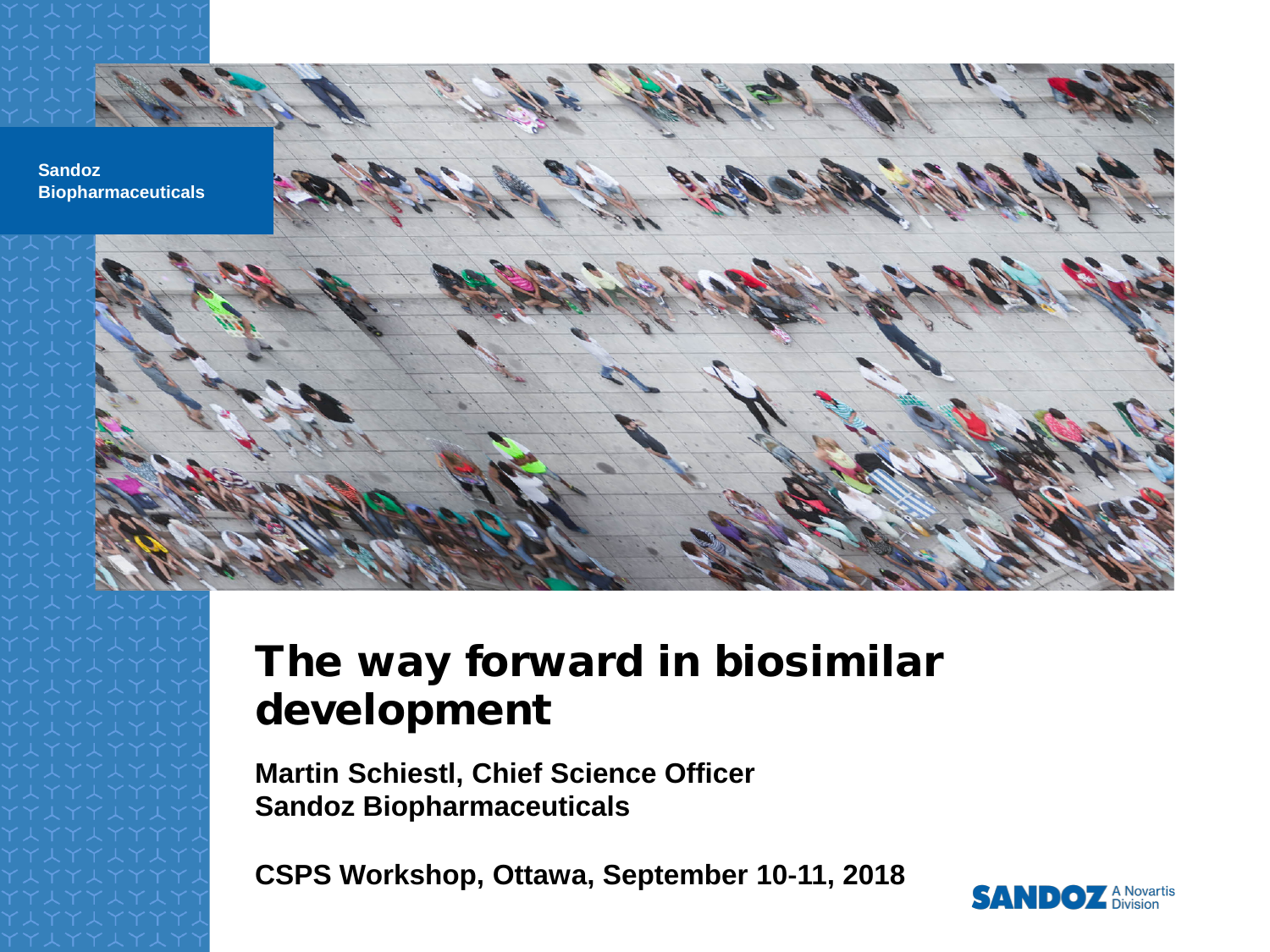### Biosimilars improve access for patients

| <b>Anti-TNF</b> | <b>Volume increase per</b><br>treatment day - 2016 vs. year<br>before biosimilar entrance | <b>G-CSF</b>    | <b>Volume increase per</b><br>treatment day - 2016 vs. year<br>before biosimilar entrance |
|-----------------|-------------------------------------------------------------------------------------------|-----------------|-------------------------------------------------------------------------------------------|
| <b>Bulgaria</b> | 190 %                                                                                     | Romania         | 2542 %                                                                                    |
| Slovakia        | 93 %                                                                                      | <b>Bulgaria</b> | 581 %                                                                                     |
| Sweden          | 74 %                                                                                      | Slovakia        | 509 %                                                                                     |
| Portugal        | 63 %                                                                                      | Slovenia        | 178 %                                                                                     |
| Czech           | 59 %                                                                                      | Norway          | 164 %                                                                                     |
|                 |                                                                                           |                 |                                                                                           |
| <b>EPO</b>      | <b>Volume increase per</b><br>treatment day - 2016 vs. year<br>before biosimilar entrance | <b>HGH</b>      | <b>Volume increase per</b><br>treatment day - 2016 vs. year<br>before biosimilar entrance |
| Poland          | 237 %                                                                                     | Romania         | 152 %                                                                                     |
| Greece          | 196 %                                                                                     | Poland          | 82 %                                                                                      |
| <b>Italy</b>    | 39 %                                                                                      | <b>UK</b>       | 79 %                                                                                      |
| Czech           | 36 %                                                                                      | Finland         | 70 %                                                                                      |



Reference: QuintilesIMS. The impact of biosimilar competition on price, volume and market share

2 Update 2017. Available at: <http://bit.ly/2rpB1rW>, accessed 3.9.2018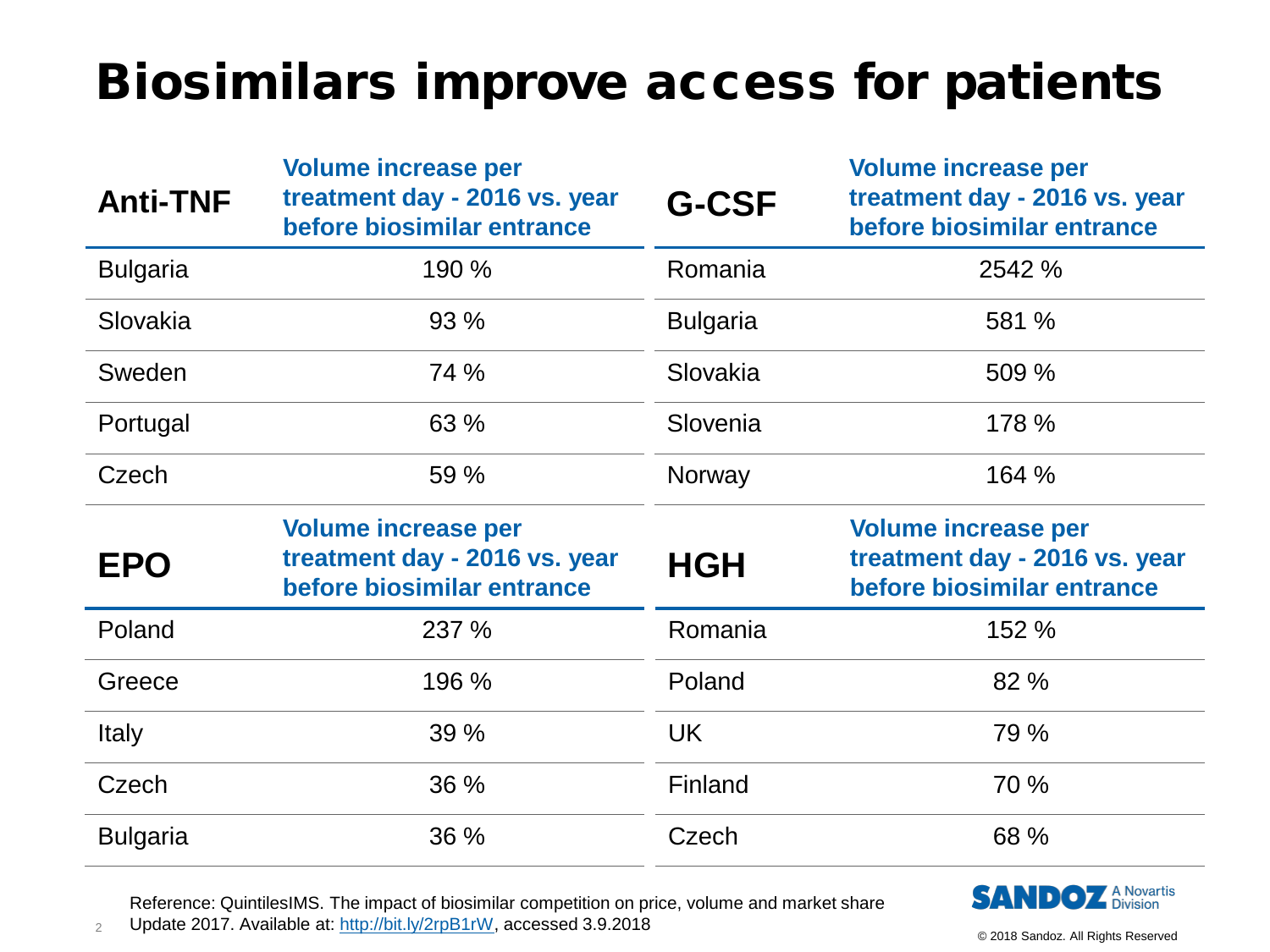# Development of a biosimilar requires a paradigm shift



Analytical methods provide the most sensitive tools to establish this scientific bridge

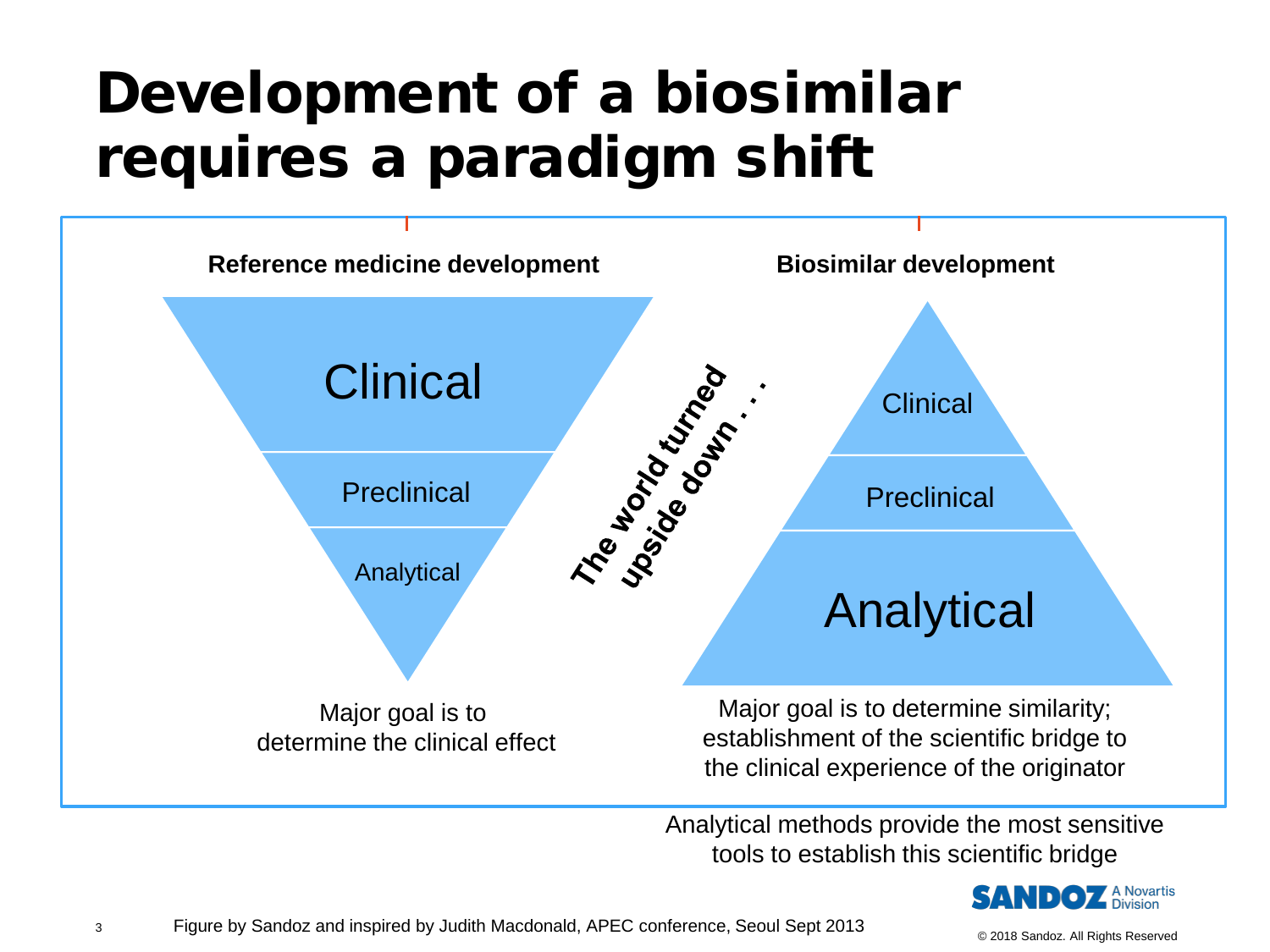# Difference between developing reference and biosimilar medicine

**Biosimilar medicine**

| <b>DIVIUYILAI IIIEUILIIIE WILII IIEW ALIIVE SUDSIAIILE</b><br>(e.g. reference medicine)                                           | <b>DIOSHINI</b> di Medicine                                                                      |
|-----------------------------------------------------------------------------------------------------------------------------------|--------------------------------------------------------------------------------------------------|
| No previous knowledge of safety and efficacy                                                                                      | Builds on knowledge of safety and efficacy from years of<br>clinical use with reference medicine |
| Development aims at demonstrating safety and efficacy                                                                             | Development aims at demonstrating comparable safety                                              |
| directly in patients                                                                                                              | and efficacy by establishing biosimilarity                                                       |
| Comparability studies only for manufacturing changes<br>during development (e.g. producing larger batches for<br>clinical trials) | Comprehensive comparability studies with the reference<br>medicine                               |
| Full non-clinical data (pharmacology and toxicology)                                                                              | Amount of non-clinical data determined by the outcome<br>of quality studies                      |
| Conventional clinical trials to demonstrate efficacy and                                                                          | Comparative clinical trials to exclude clinically                                                |
| safety in all claimed therapeutic indications                                                                                     | meaningful differences                                                                           |
| Trials designed mainly to compare with placebo or current                                                                         | Trials designed mainly to show clinical equivalence with                                         |
| standard of therapy using 'hard' endpoints (e.g. long-term                                                                        | the reference medicine using sensitive endpoints in a                                            |
| outcome, mortality, structural damage) and a relevant                                                                             | population where product-related differences in clinical                                         |
| patient population to demonstrate benefit                                                                                         | performance can be detected                                                                      |
| Positive benefit-risk mainly established on the basis of                                                                          | Positive benefit-risk based on demonstrating                                                     |
| safety and efficacy studies in the intended population                                                                            | biosimilarity (using comparability studies)                                                      |

Biosimilars in the EU, Information guide for healthcare professionals; EMA and EU Commission, 2017; [http://www.ema.europa.eu/ema/pages/includes/document/open\\_document.jsp?webContentId=WC500226648](http://www.ema.europa.eu/ema/pages/includes/document/open_document.jsp?webContentId=WC500226648)  accessed 31.5.2017

**Biological medicine with new active substance** 

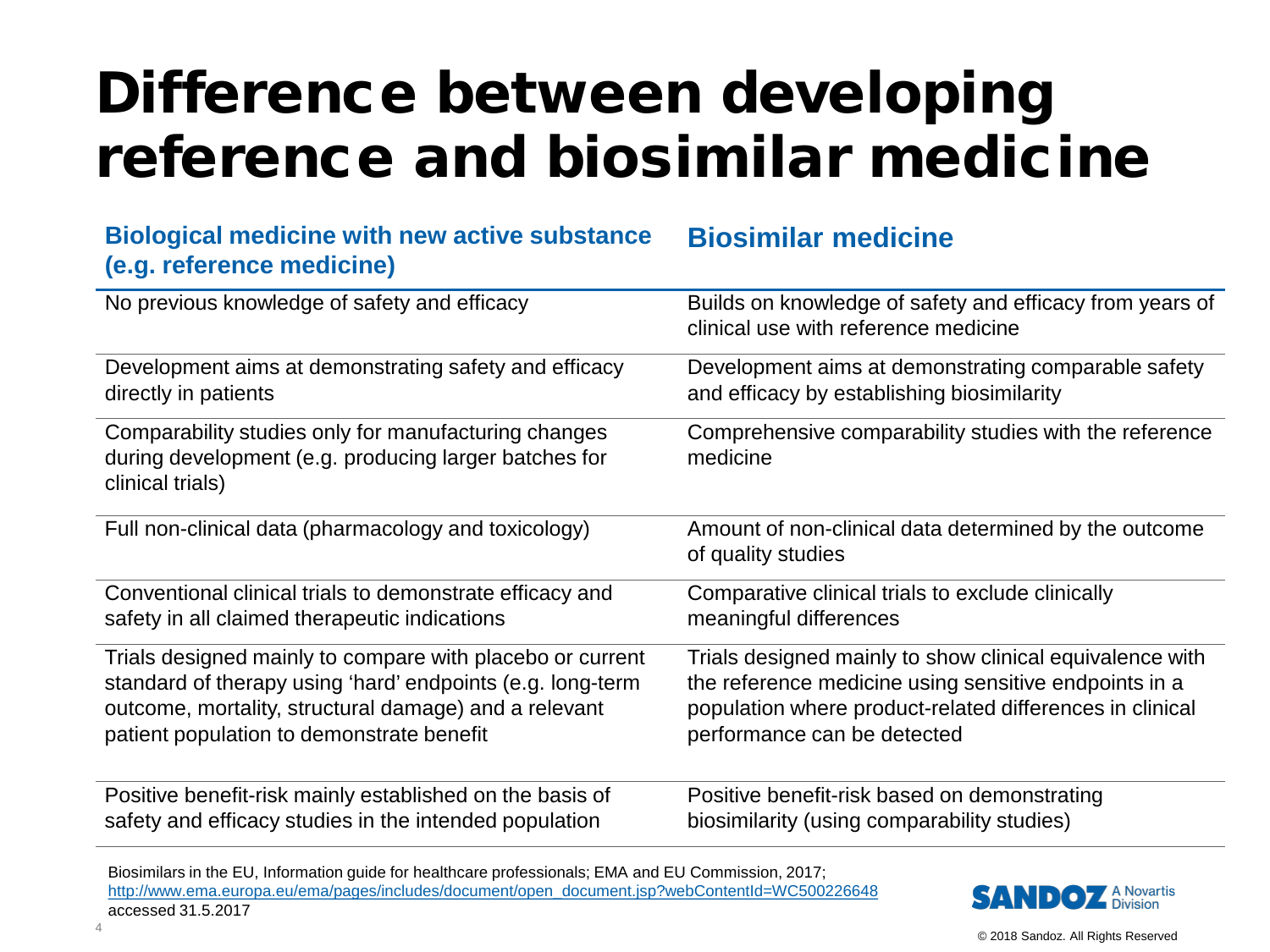# Totality of evidence



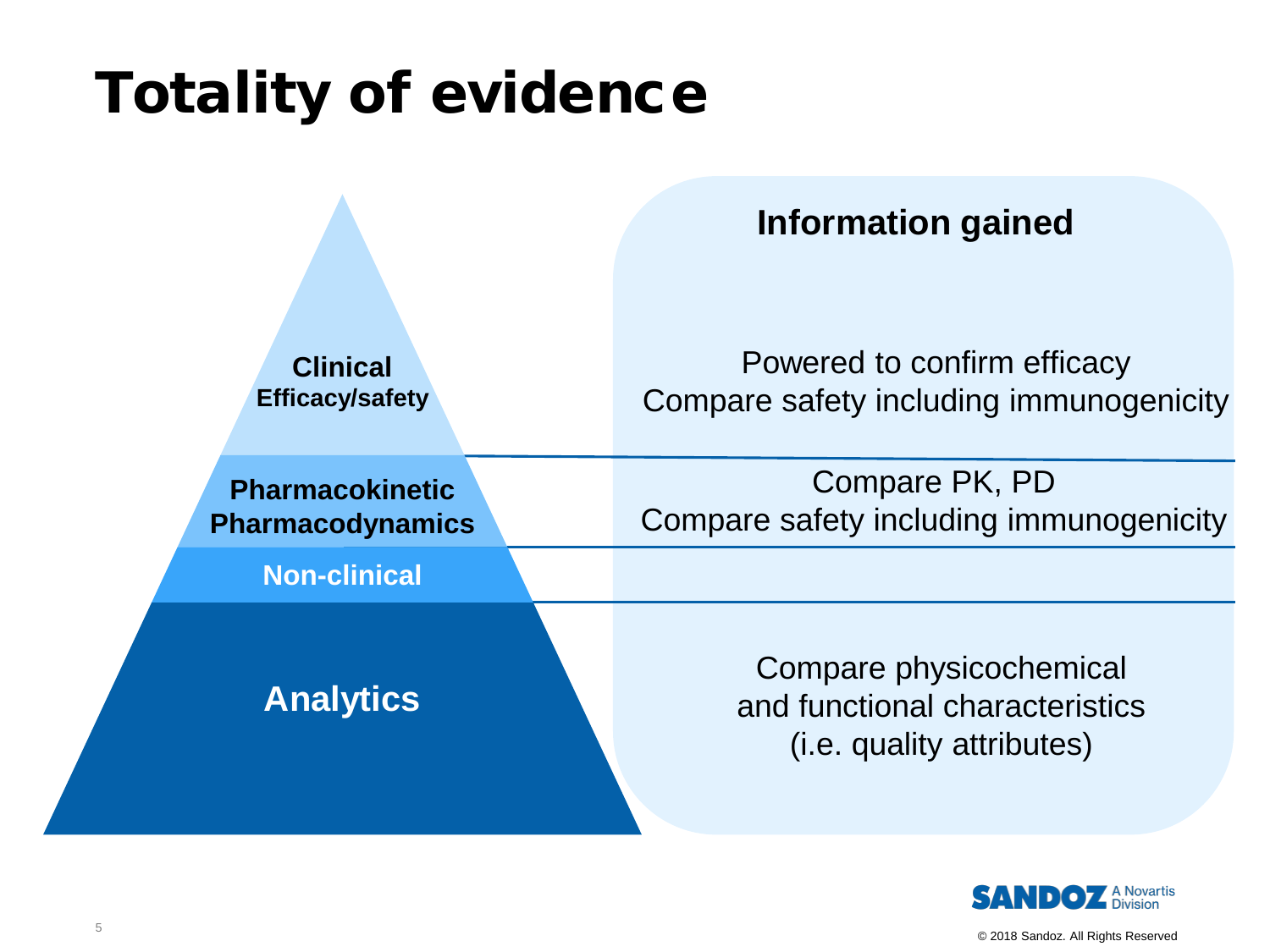# Guidelines are open to waive Phase III type clinical studies

- "A clinical efficacy trial may not always be necessary, e.g. where there is a clinically relevant PD endpoint."<sup>1</sup>
- EMA provides conditions to waive phase III type trials in product specific guidelines for insulin, filgrastims, LMWH 2
- "In certain cases, establishing a similar clinical PK, PD, and immunogenicity profile may provide sufficient clinical data to support a conclusion that there are no clinically meaningful differences between the two products." 3

<sup>3.</sup> FDA Biosimilar guidance 2015, <https://www.fda.gov/downloads/Drugs/GuidanceComplianceRegulatoryInformation/Guidances/UCM291128.pdf>, accessed 29.8.18



<sup>1.</sup> Health Canada biosimilar guidance 2016, [https://www.canada.ca/content/dam/hc-sc/migration/hc-sc/dhp-mps/alt\\_formats/pdf/brgtherap/applic-demande/guides/seb-pbu/seb](https://www.canada.ca/content/dam/hc-sc/migration/hc-sc/dhp-mps/alt_formats/pdf/brgtherap/applic-demande/guides/seb-pbu/seb-pbu-2016-eng.pdf)[pbu-2016-eng.pdf,](https://www.canada.ca/content/dam/hc-sc/migration/hc-sc/dhp-mps/alt_formats/pdf/brgtherap/applic-demande/guides/seb-pbu/seb-pbu-2016-eng.pdf) accessed 29.8.18

<sup>2.</sup> EMA biosimilar quidelines for rG-CSFs (rev1 draft), 2018 [http://www.ema.europa.eu/docs/en\\_GB/document\\_library/Scientific\\_guideline/2018/08/WC500254104.pdf](http://www.ema.europa.eu/docs/en_GB/document_library/Scientific_guideline/2018/08/WC500254104.pdf); Insulins 2015 [http://www.ema.europa.eu/docs/en\\_GB/document\\_library/Scientific\\_guideline/2015/03/WC500184161.pdf;](http://www.ema.europa.eu/docs/en_GB/document_library/Scientific_guideline/2015/03/WC500184161.pdf) LMWH 2016 [http://www.ema.europa.eu/docs/en\\_GB/document\\_library/Scientific\\_guideline/2016/11/WC500217126.pdf;](http://www.ema.europa.eu/docs/en_GB/document_library/Scientific_guideline/2016/11/WC500217126.pdf) accessed 29.8.18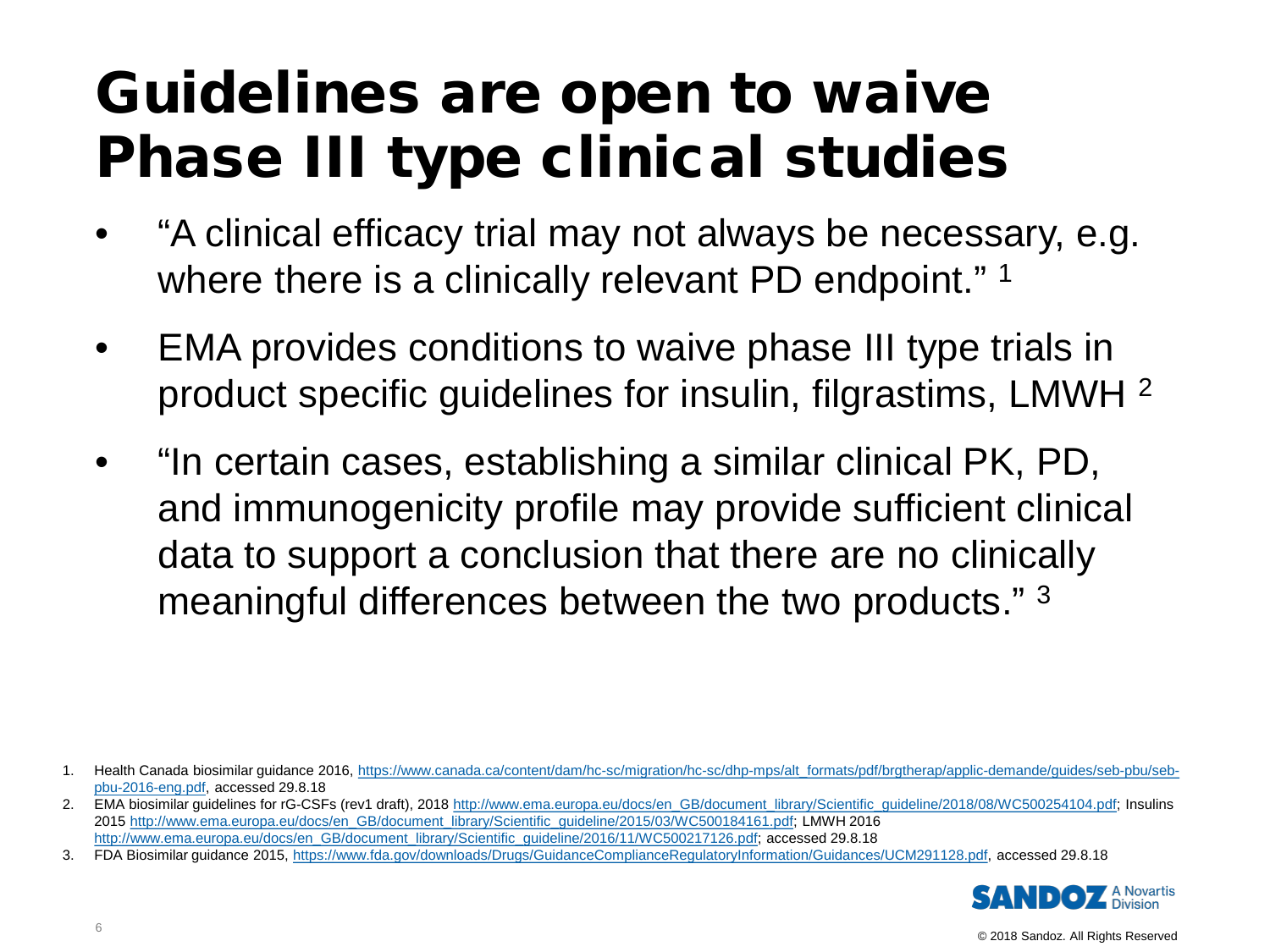# Guidelines are open to waive Phase III type clinical studies

- Important development in regulatory sciences
	- Increase efficiency in biosimilar development
	- What is needed should be done not less / not more
	- Enable biosimilar competition to reference products with smaller markets
- Maintain rigorous scientific standards in regulatory decision making
- Current limiting requirement
	- Availability of "relevant" pharmacodynamic measure

<sup>3.</sup> FDA Biosimilar guidance 2015, <https://www.fda.gov/downloads/Drugs/GuidanceComplianceRegulatoryInformation/Guidances/UCM291128.pdf>, accessed 29.8.18



<sup>1.</sup> Health Canada biosimilar guidance 2016, [https://www.canada.ca/content/dam/hc-sc/migration/hc-sc/dhp-mps/alt\\_formats/pdf/brgtherap/applic-demande/guides/seb-pbu/seb](https://www.canada.ca/content/dam/hc-sc/migration/hc-sc/dhp-mps/alt_formats/pdf/brgtherap/applic-demande/guides/seb-pbu/seb-pbu-2016-eng.pdf)[pbu-2016-eng.pdf,](https://www.canada.ca/content/dam/hc-sc/migration/hc-sc/dhp-mps/alt_formats/pdf/brgtherap/applic-demande/guides/seb-pbu/seb-pbu-2016-eng.pdf) accessed 29.8.18

<sup>2.</sup> EMA biosimilar quidelines for rG-CSFs (rev1 draft), 2018 [http://www.ema.europa.eu/docs/en\\_GB/document\\_library/Scientific\\_guideline/2018/08/WC500254104.pdf](http://www.ema.europa.eu/docs/en_GB/document_library/Scientific_guideline/2018/08/WC500254104.pdf); Insulins 2015 [http://www.ema.europa.eu/docs/en\\_GB/document\\_library/Scientific\\_guideline/2015/03/WC500184161.pdf;](http://www.ema.europa.eu/docs/en_GB/document_library/Scientific_guideline/2015/03/WC500184161.pdf) LMWH 2016 [http://www.ema.europa.eu/docs/en\\_GB/document\\_library/Scientific\\_guideline/2016/11/WC500217126.pdf;](http://www.ema.europa.eu/docs/en_GB/document_library/Scientific_guideline/2016/11/WC500217126.pdf) accessed 29.8.18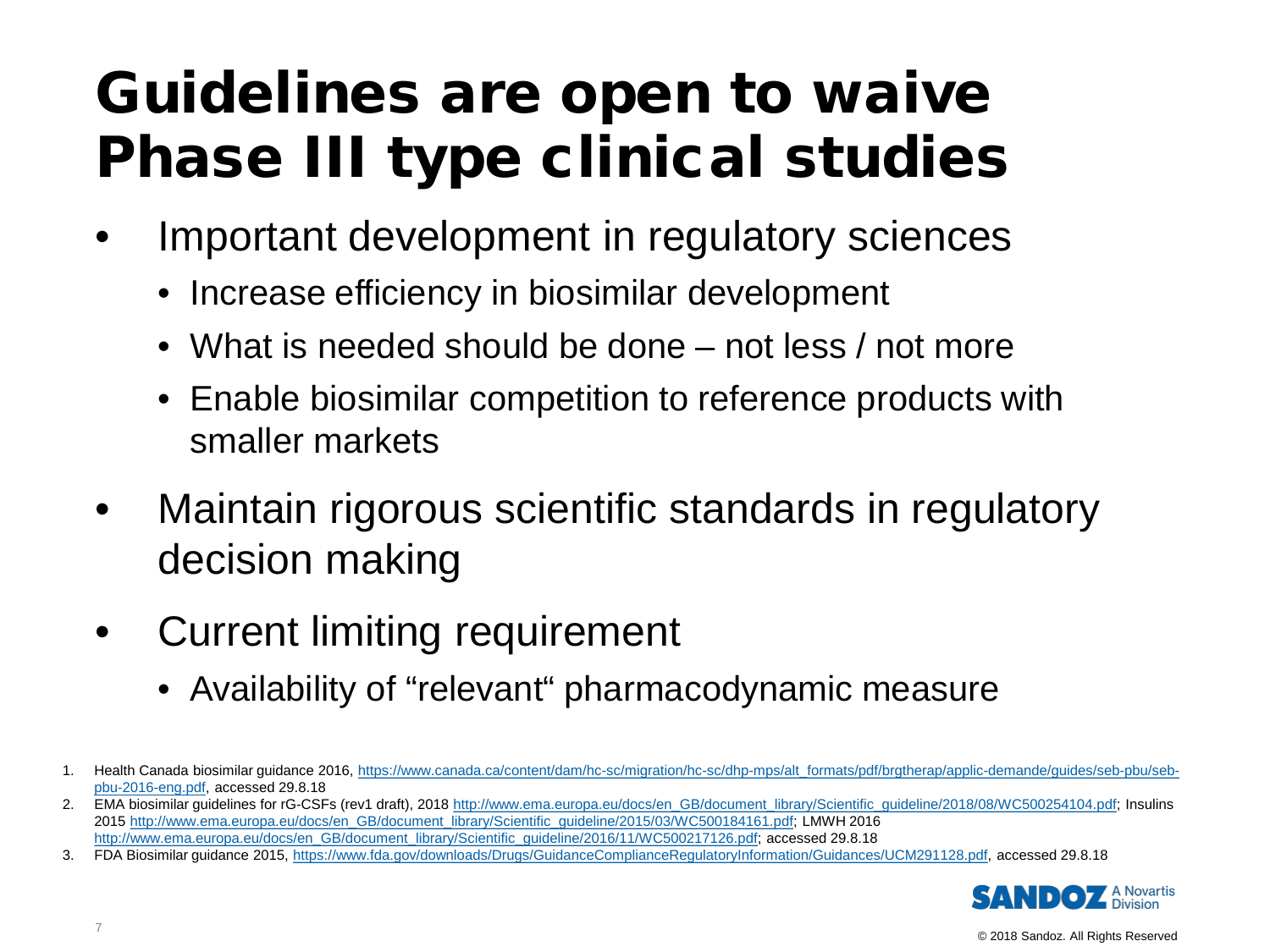### Foundation by robust analytical comparison

- Identification of all quality attributes that matter
	- Mitigate the risk of the unknown
- Suitable analytical toolbox
	- State-of-the-art methods
	- Functional in-vitro assays enabling the evaluation of the impact of physicochemical attributes on the protein function
- Comparison of analytical data, while considering the lot-tolot variability of the reference product



8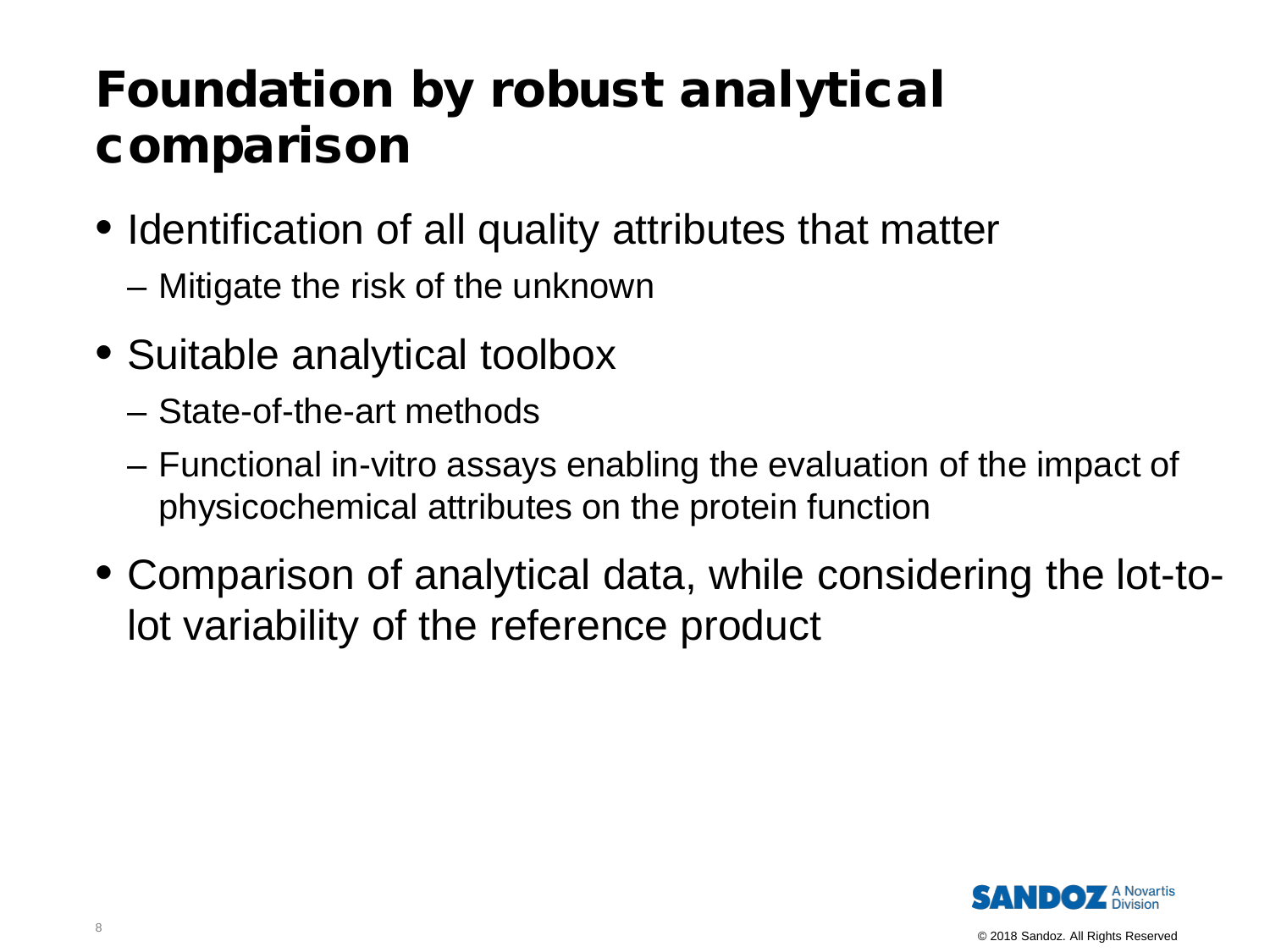### The biosimilar must match the reference medicine in all relevant structural and functional attributes



Example mAb:

- More than 40 different methodologies applied
- Analyzing more than 100 different quality attributes
- Attributes are ideally measured by more than one method (redundancy)

• Windisch J. EGA's perspective on the draft quality guideline, 2013 [online] Available at: http://www.ema.europa.eu/docs/en\_GB/document\_library/Presentation/2013/11/WC500154191.pdf [Accessed 2016 March 18] Sandoz-generated/owned slide (November 18 2014).

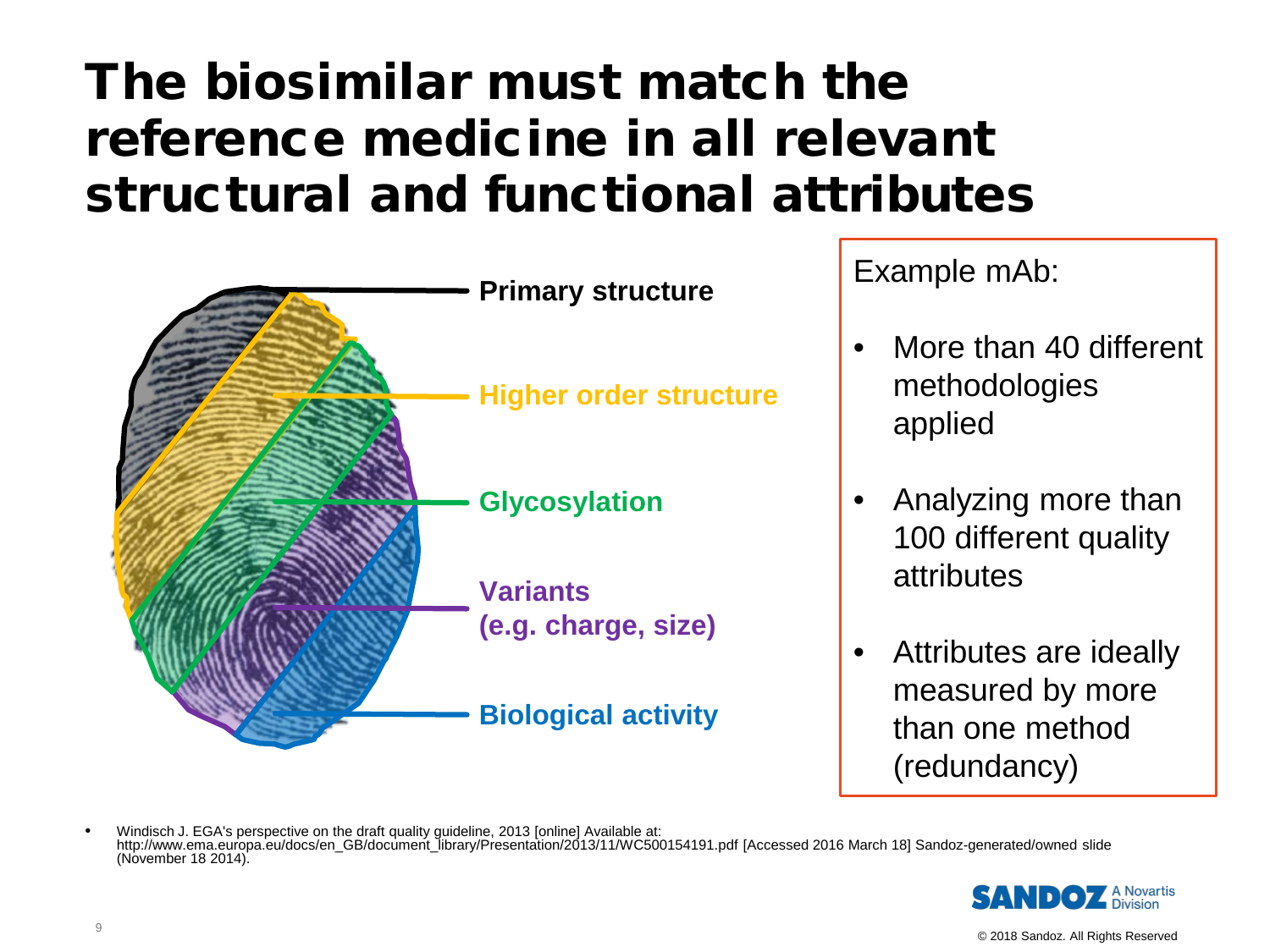# Which quality attributes matter clinically?

Criticality assessment mitigates risk of missing relevant attributes



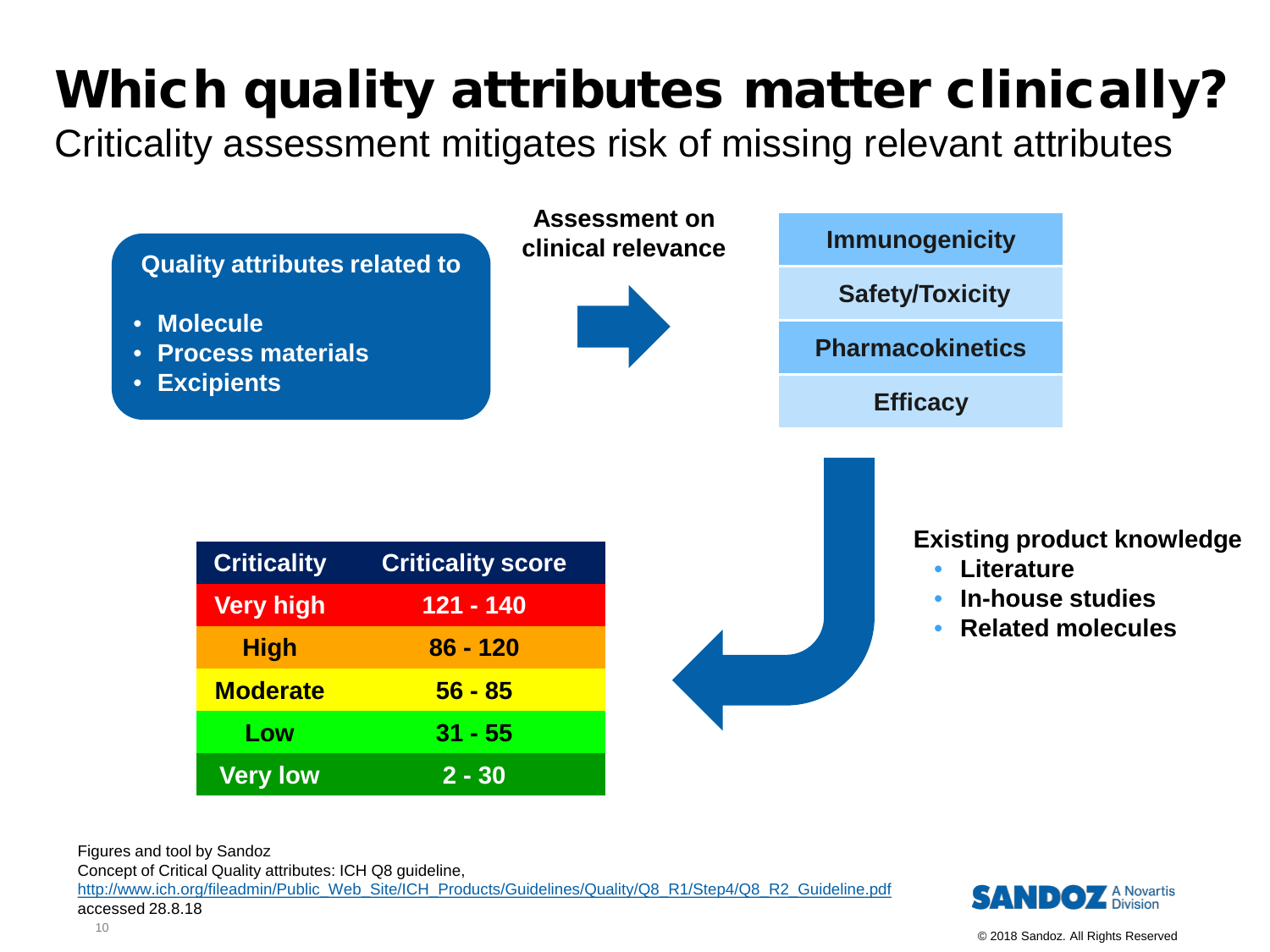### How to ensure comparable immunogenicity at the quality level?

- Comparable efficacy and safety of a biosimilar with its reference medicine is a basic requirement for biosimilarity This includes immunogenicity  $1, 2$
- Relevant question for all biologics, e.g. when evaluating process manufacturing changes 3
	- Learnings can be applied to biosimilar regulation

References:

- 1. WHO Guidelines on evaluation of similar biotherapeutic products (SBPs), 2009
- 2. EMA Guideline on similar biological medicinal products containing biotechnology-derived proteins as active substance: non-clinical and clinical issues, 18 Dec 2014, EMEA/CHMP/BMWP/42832/2005 Rev1
- 3. ICH Q5 guideline, [http://www.ich.org/fileadmin/Public\\_Web\\_Site/ICH\\_Products/Guidelines/Quality/Q5E/Step4/Q5E\\_Guideline.pdf,](http://www.ich.org/fileadmin/Public_Web_Site/ICH_Products/Guidelines/Quality/Q5E/Step4/Q5E_Guideline.pdf) accessed 29.8.18

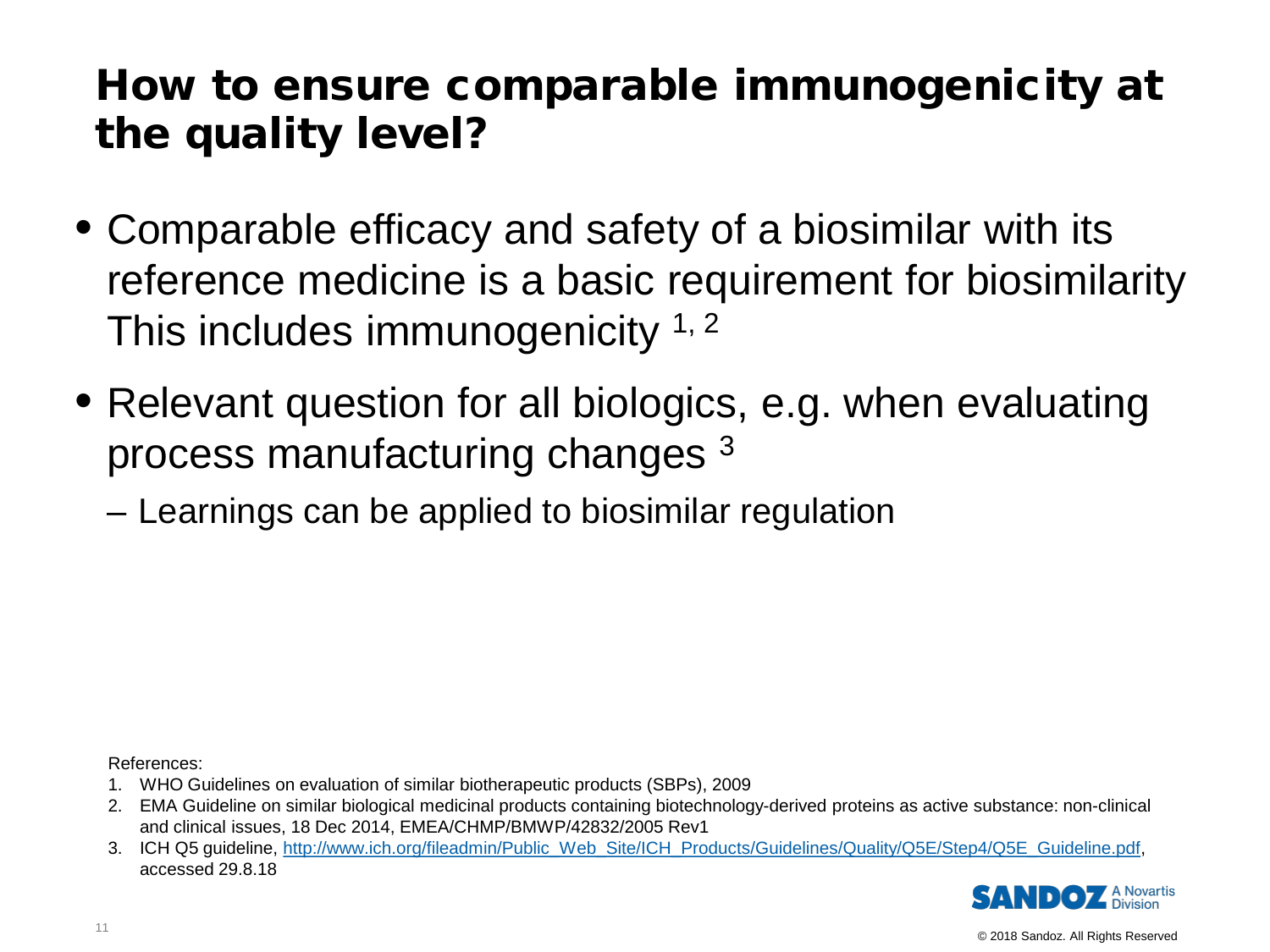### Quality related risk factors for immunogenicity are well understood

**Potentially clinically relevant quality attributes (examples)** 

- Amino acid sequence identical for biosimilar
- Aggregates
- Folding impurities, disulphide bridges
- Degradation products
- Host cell proteins
- Leachables / extractables
- Glycosylation (non-human glycans, NGNA)
- Galactose-α1,3-Galactose
- PEG

References:

Brocchini S, et al. Adv Drug Deliv Rev 2008;60(1):3–12; Chung CH, et al. N Engl J Med 2008;358:1109–17; Dashivets T, et al. PLoS One 2015;10:e0143520; Goetze AM, et al. MAbs 2010;2(5):500–7; Kennedy DM, et al. Clin Exp Immunol 1994;98:245–51; Liu H, May K. Mabs 2012;4:17–23; Markovic I. Expert Opin Drug Saf 2007;6:487–91; Rathore N, Rajan RS. Biotechnol Prog 2008;24(3):504–14; Ripple DC, Dimitrova MN. J Pharm Sci 2012;101:3568–79; Wang X, et al. Biotechnol Bioeng 2009;103:446–58; Weber CA, et al. Adv Drug Deliv Rev 2009;61:965–76; Wright A, et al. EMBO J 1991;10:2717–23



**Can be controlled at the analytical level**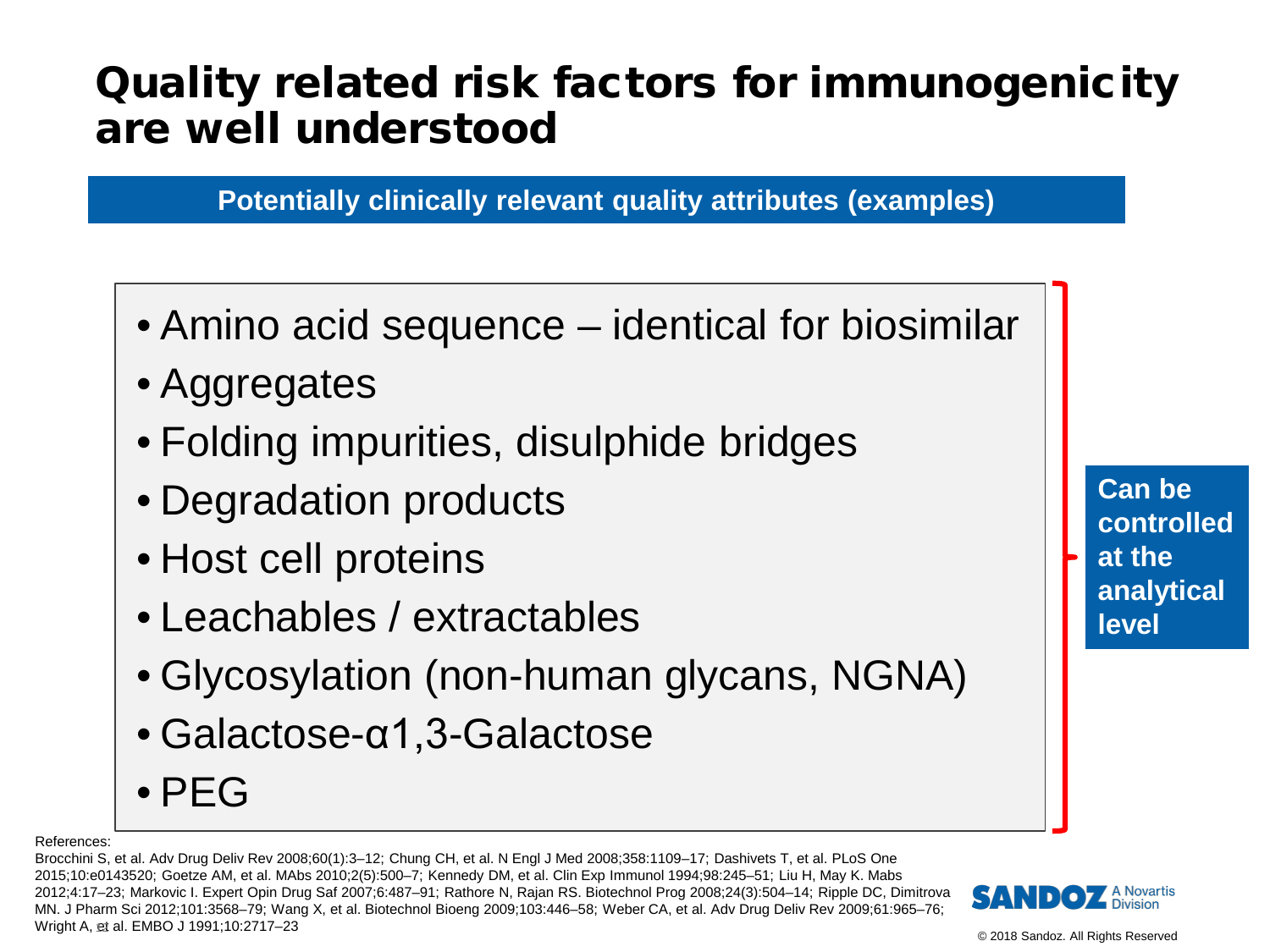### High similarity results in similar immunogenicity

Example Infliximab

- 250 patients with Rheumatoid Arthritis treated with reference medicine
- 126 developed anti drug antibodies (ADA)
- Those ADAs were cross-reactive against biosimilar infliximab CT-P13

References:

Ruiz-Argüello B, et al. Antibodies to infliximab in Remicade-treated rheumatic patients show identical reactivity towards biosimilar CT-P13. Ann Rheum Dis. 2016;75:1693-1696

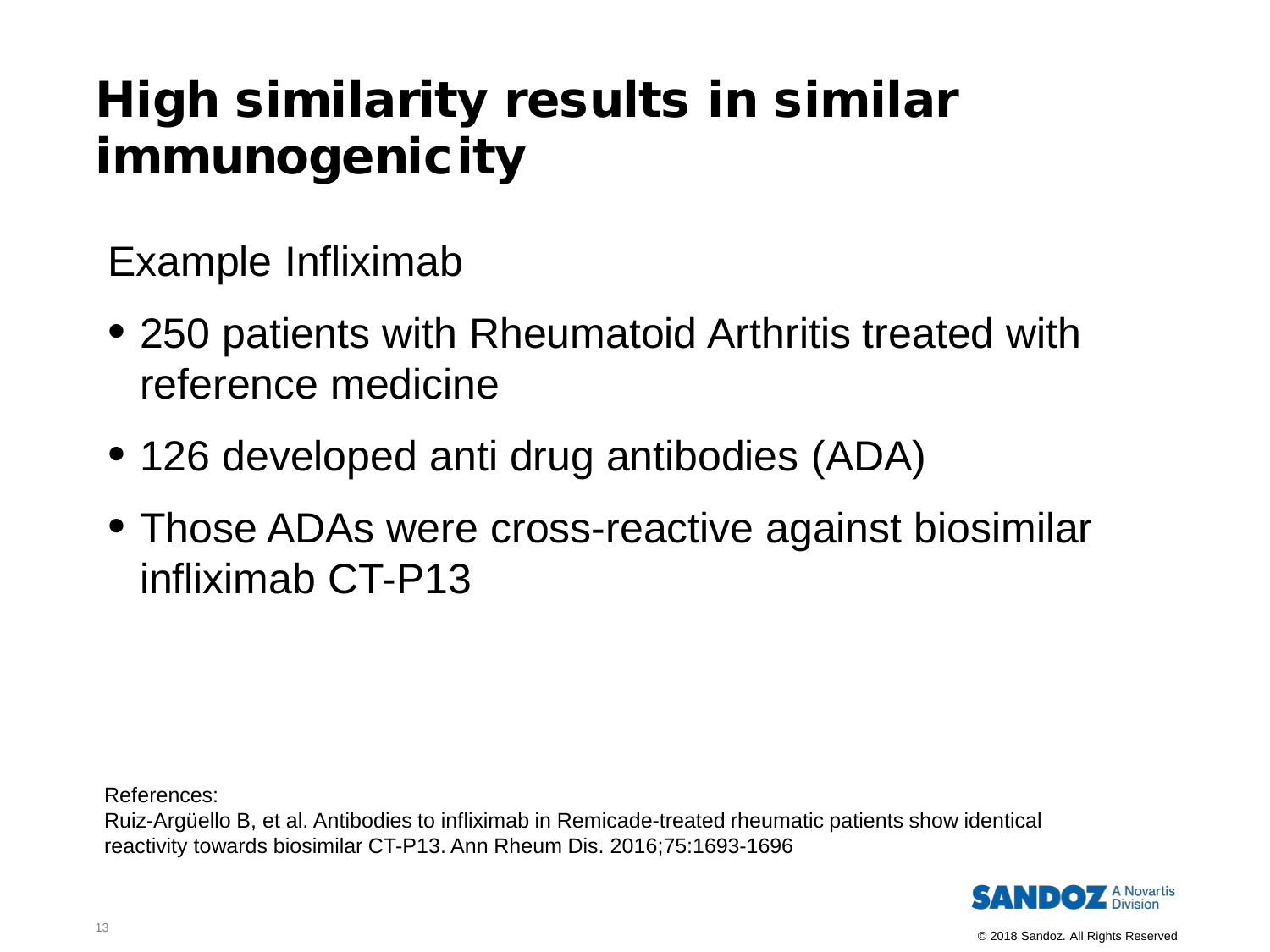### Example for controlling impurities considered as potential risk factors for immunogenicity



NP-HPLC: Normal phase high performance liquid chromatography; HMW: High molecular weight variants

Adapted from slides from FDA Arthritis Advisory Committee, July 13, 2016, <http://www.fda.gov/downloads/AdvisoryCommittees/CommitteesMeetingMaterials/Drugs/ArthritisAdvisoryCommittee/UCM513088.pdf>, accessed 29.8.18

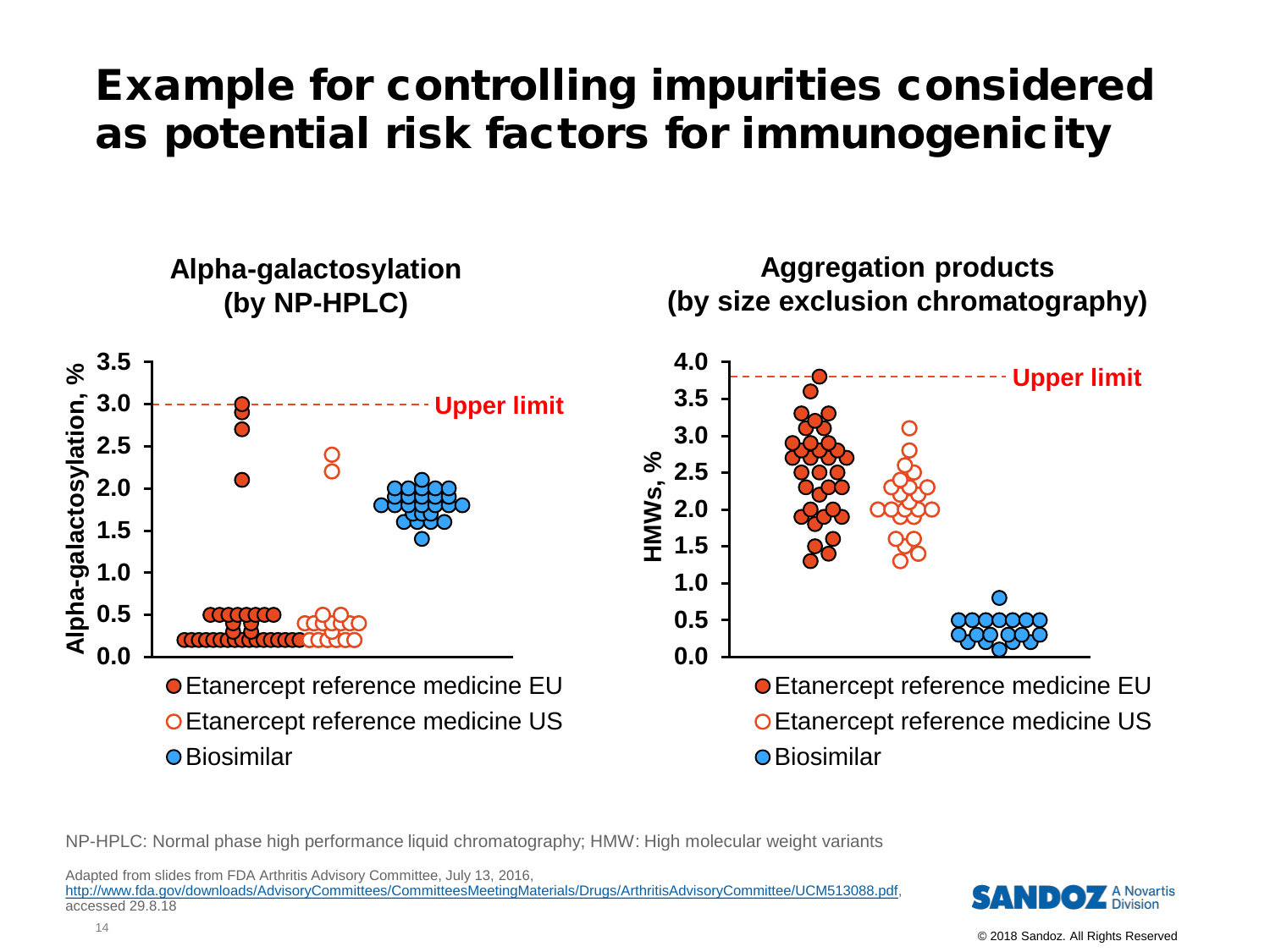### How can statistical approaches support the comparison of quality attributes?

- Applicable e.g. for bioactivities, related substances, impurities
- Descriptive visual statistics
	- Plot the data and compare visually
- Comparison of ranges
	- Compare against measured, estimated or established acceptable ranges or limits
- Comparison of means
	- Equivalence test for comparable mean





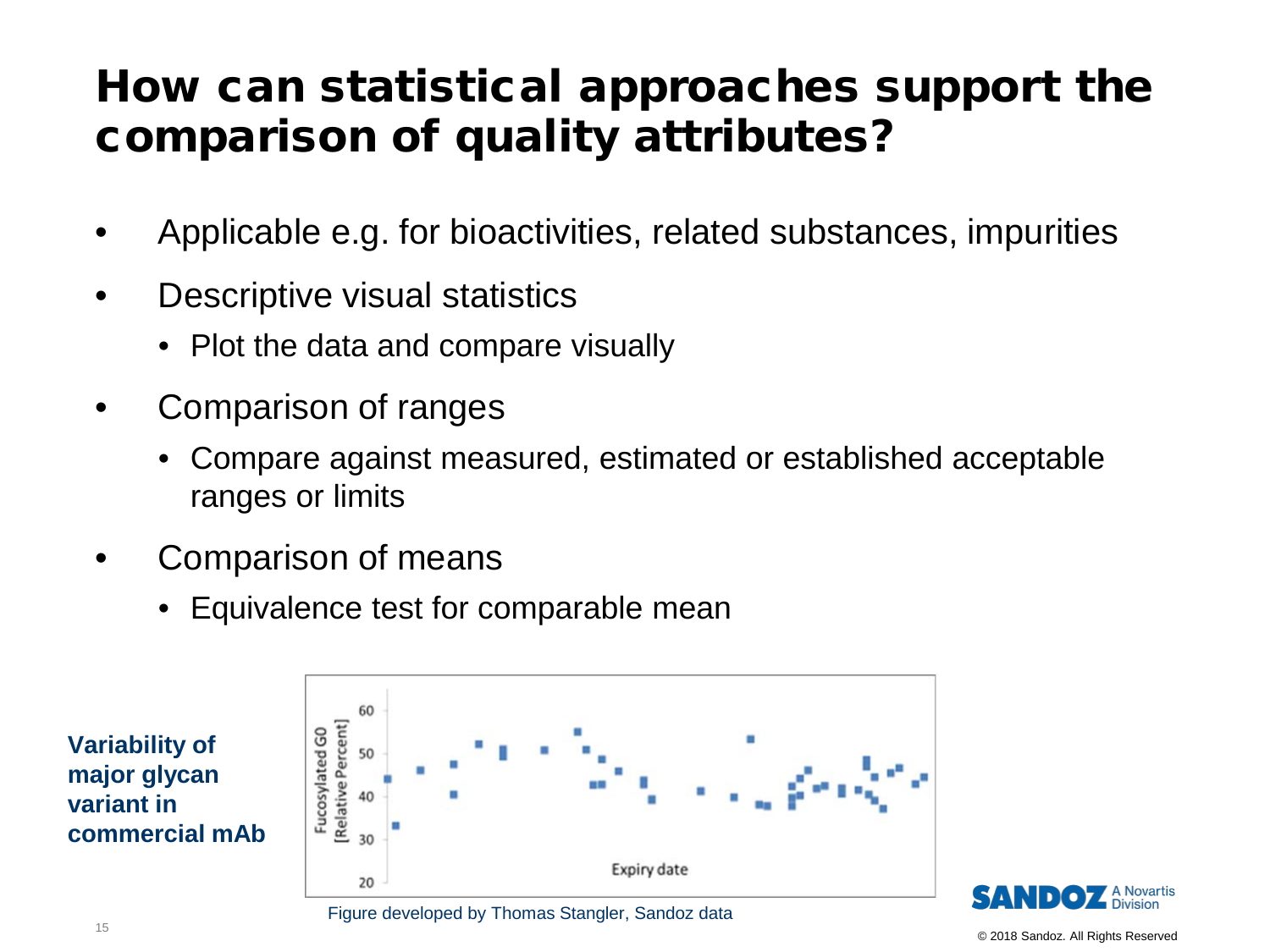### Guideline developments on statistical approaches

- EMA issued draft reflection paper in March 2017 1
	- High level draft reflection paper on statistical methodology for the comparative assessment of quality attributes in drug development
	- Scope includes manufacturing changes, biosimilar medicines, generics – avoids political bias
- FDA withdrew draft guidance in June 2018<sup>2</sup>
	- Reflects issues with some of the concepts FDA announced revised draft which will include:
		- Consideration of appropriate methods to analyze analytical data to account for potential lot-to-lot variability of the reference medicine
		- Focus on providing appropriate flexibility for sponsors in order to help spur the efficient development of biosimilars without compromising the agency's rigorous scientific standards

2. FDA guideline withdrawal notice June 2018,<https://www.fda.gov/Drugs/DrugSafety/ucm611398.htm>, accessed 29.8.18



<sup>© 2018</sup> Sandoz. All Rights Reserved

<sup>1.</sup> EMA draft reflection paper 2017, [http://www.ema.europa.eu/docs/en\\_GB/document\\_library/Scientific\\_guideline/2017/03/WC500224995.pdf](http://www.ema.europa.eu/docs/en_GB/document_library/Scientific_guideline/2017/03/WC500224995.pdf), accessed April 2018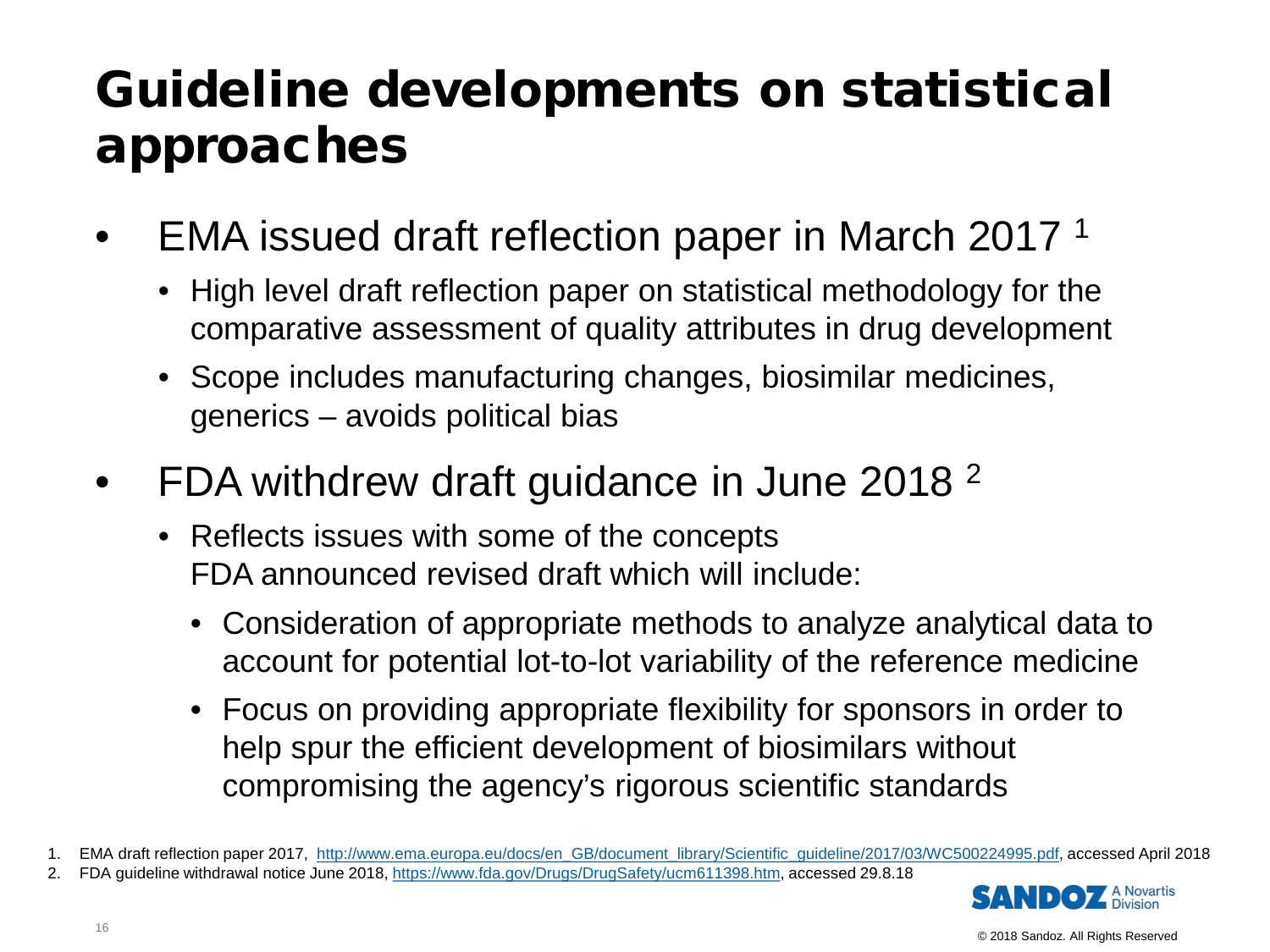## Contentious approach: Statistical test for equivalence of means

- Well established statistical approach for clinical studies
- New concept for regulating quality attributes
- Key prerequisites are often not met for quality attributes
	- Independent data
	- Identically distributed
	- Stable mean



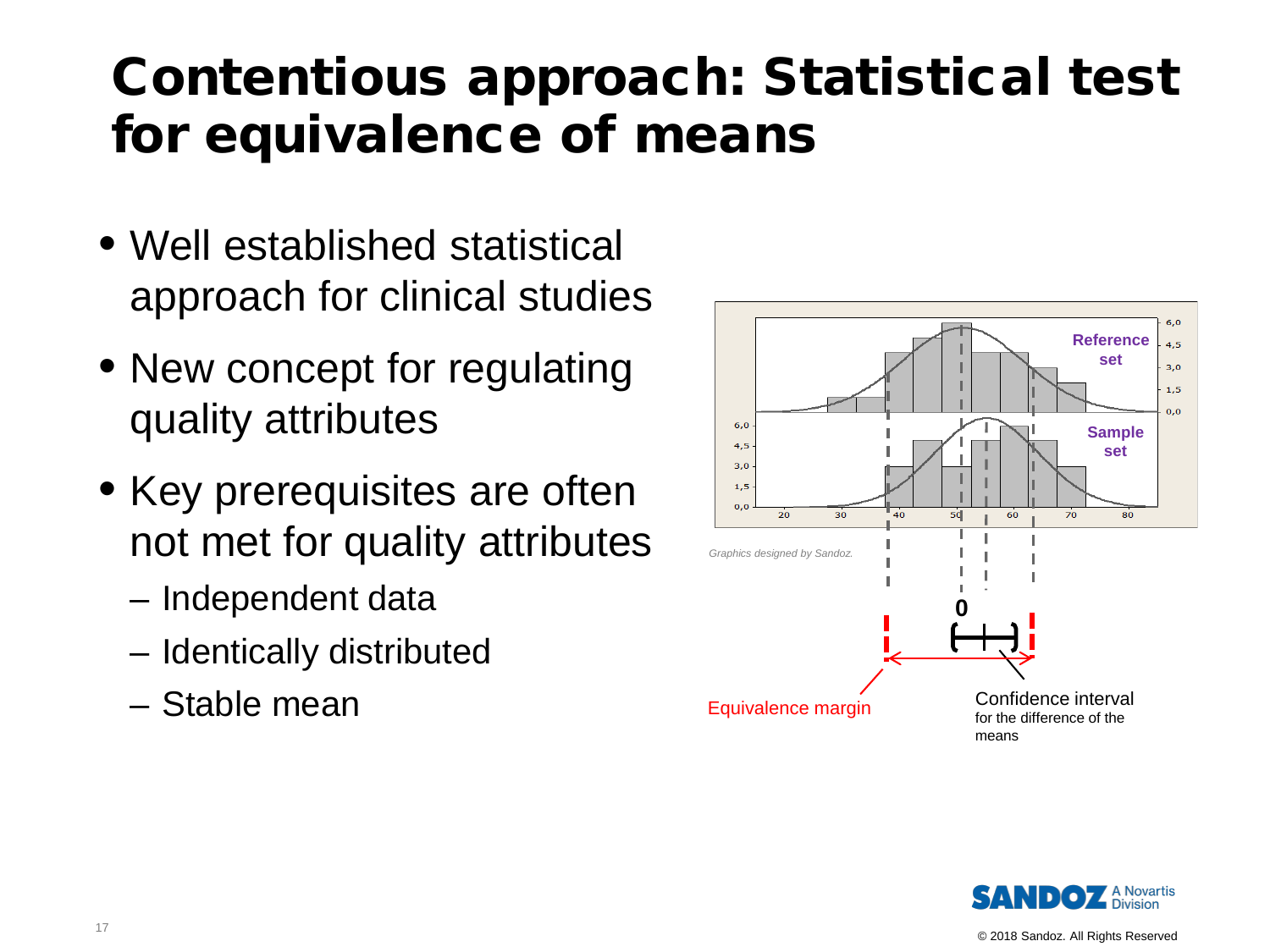## Equivalence of means What do current guidelines tell us?

- "A critical quality attribute should be within an appropriate limit, range, or within-lot-distribution"
- The mean of different batches is not specified as a regulatory expectation
- Consequently, the mean may change over time as long as the critical quality attributes of individual batches remain within appropriate limits
	- Inherent process variability within acceptable ranges
	- Process manufacturing changes
	- Movements within an approved design space

References: ICH Q6B guideline on specifications for biologicals, 1999 ICH Q7 guideline on GMP, 2000 ICH Q5E guideline on comparability after manufacturing changes, 2004 ICH Q8(R2) guideline on product development, 2009

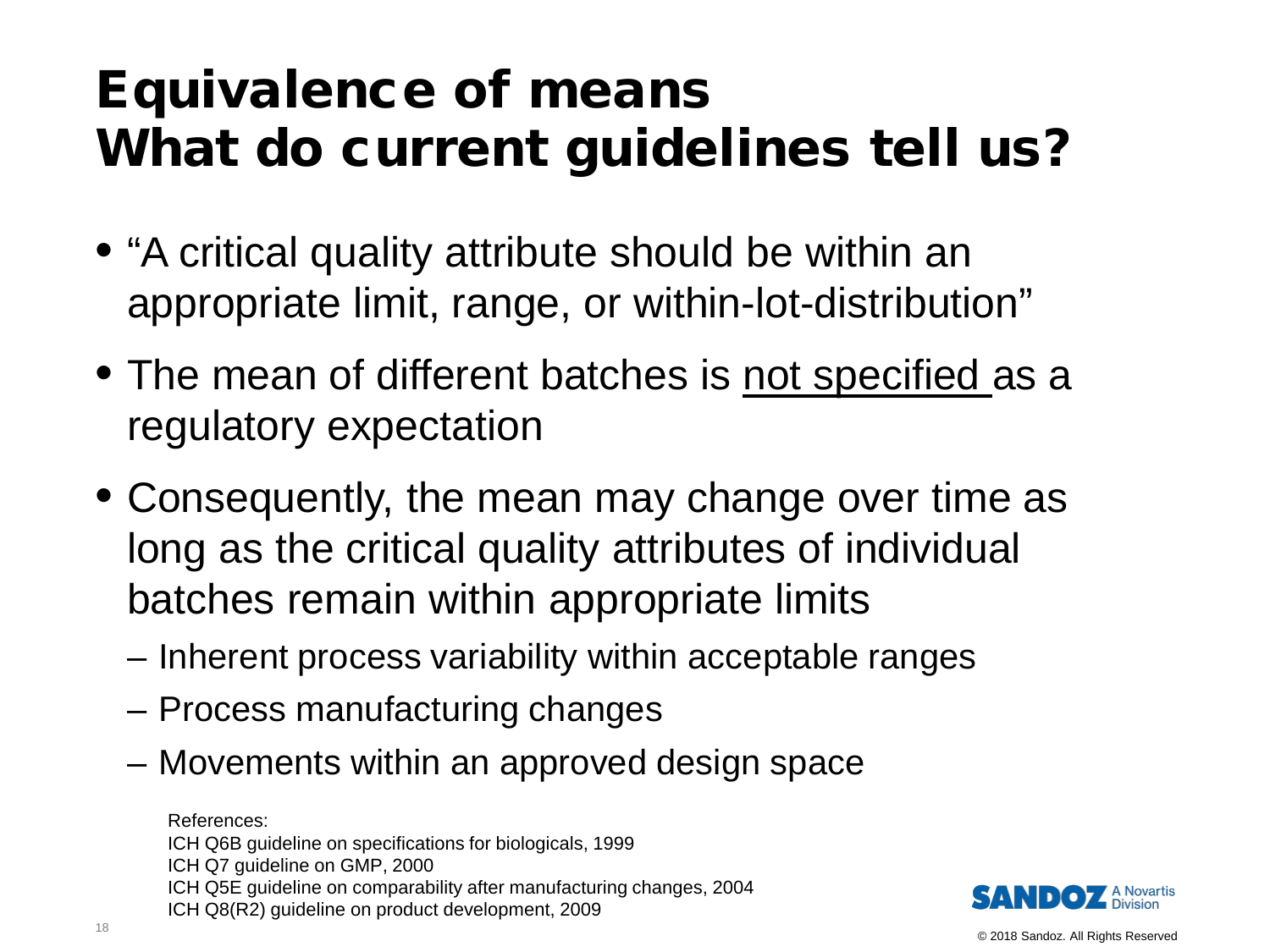### The mean can change over time - Example 1

#### Etanercept reference product



The red line indicates the moving average calculated by 11 to 21 data points

#### Example demonstrates that a strict regulatory requirement for equivalent means poses the risk to falsely reject true biosimilars



Reference: derived from Lamanna et al., Scientific Reports, 7: 3951, 2017 of the contract of the contract of the contract of the contract of the contract of the contract of the contract of the contract of the contract of the contract of the contract of the contract of the contract of the contrac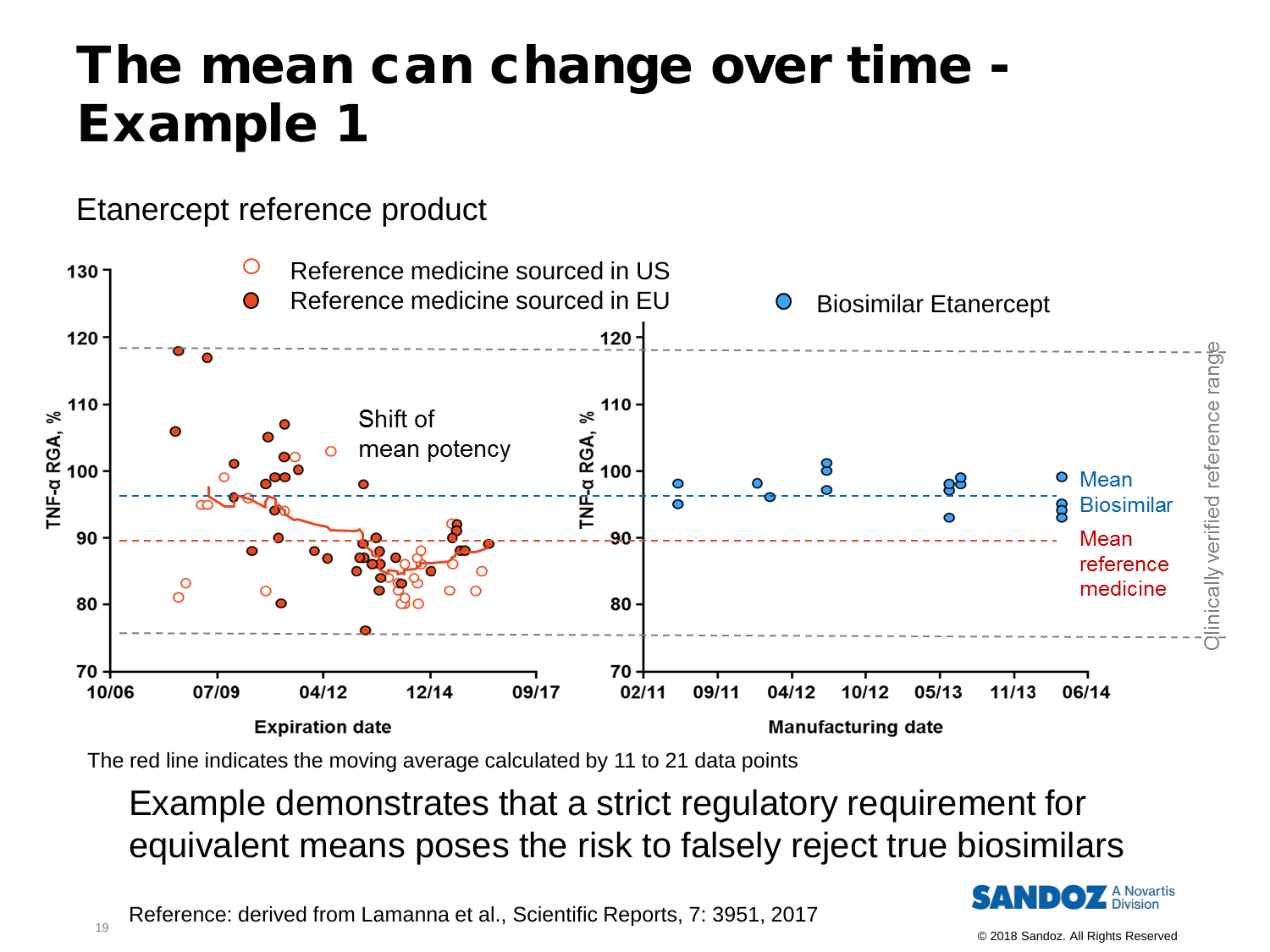## The mean can change over time Example 2

Rituximab reference medicine



The mean can change over time and still represent acceptable consistent quality Statistics cannot serve to set pass/fail criteria for manufacturing changes

Reference: derived from Schiestl et al. Nat Biotechnol, 2011;29:310-312

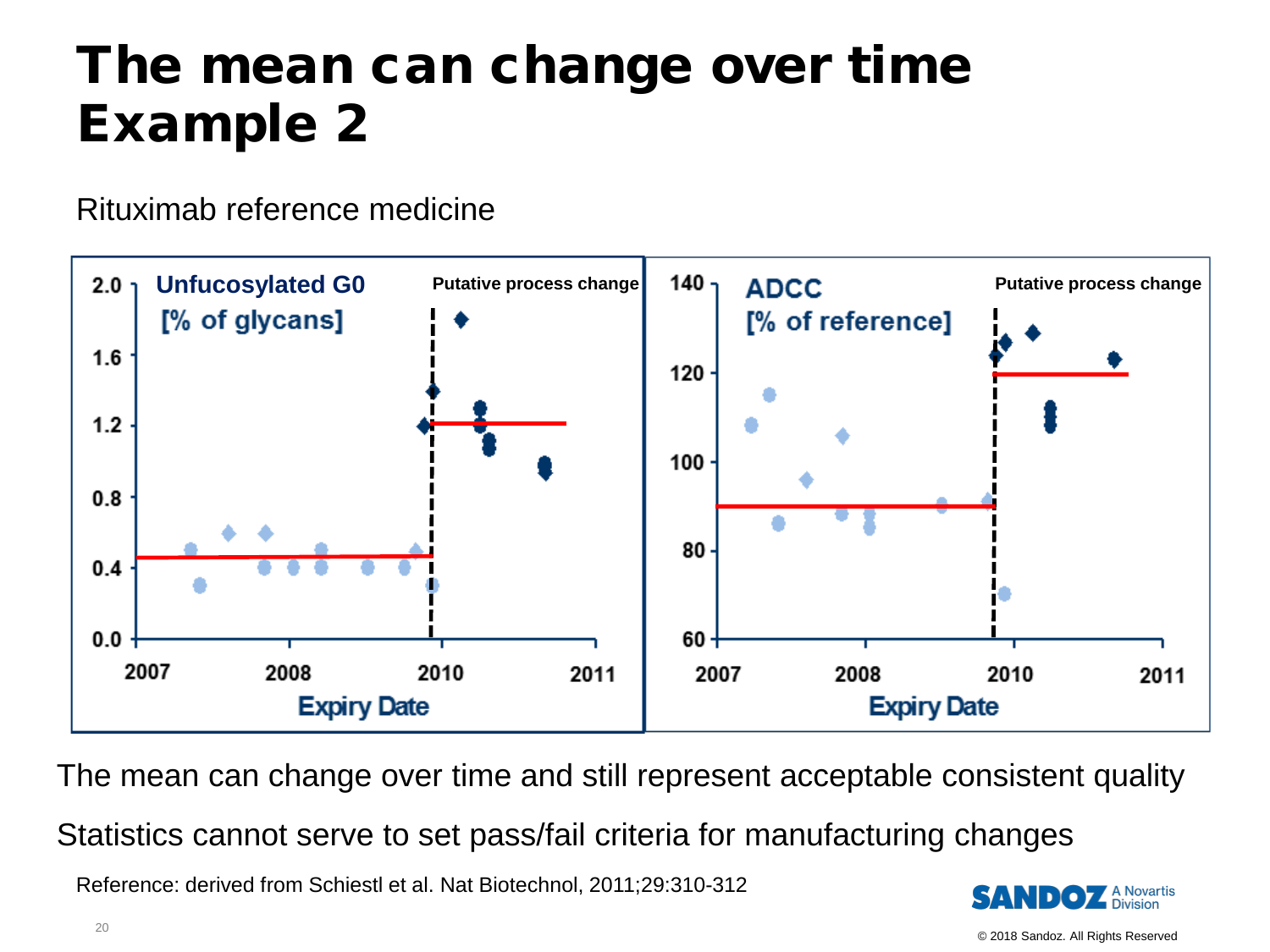### The mean can change over time - Example 3

Trastuzumab reference medicine



Example demonstrates the possibility that strict requirements for equivalence testing of means would be a moving target which could be misused by reference medicine manufacturer to fend off biosimilar competition

Reference: derived from Kim et al. Mabs, 2017; 9. 704-714

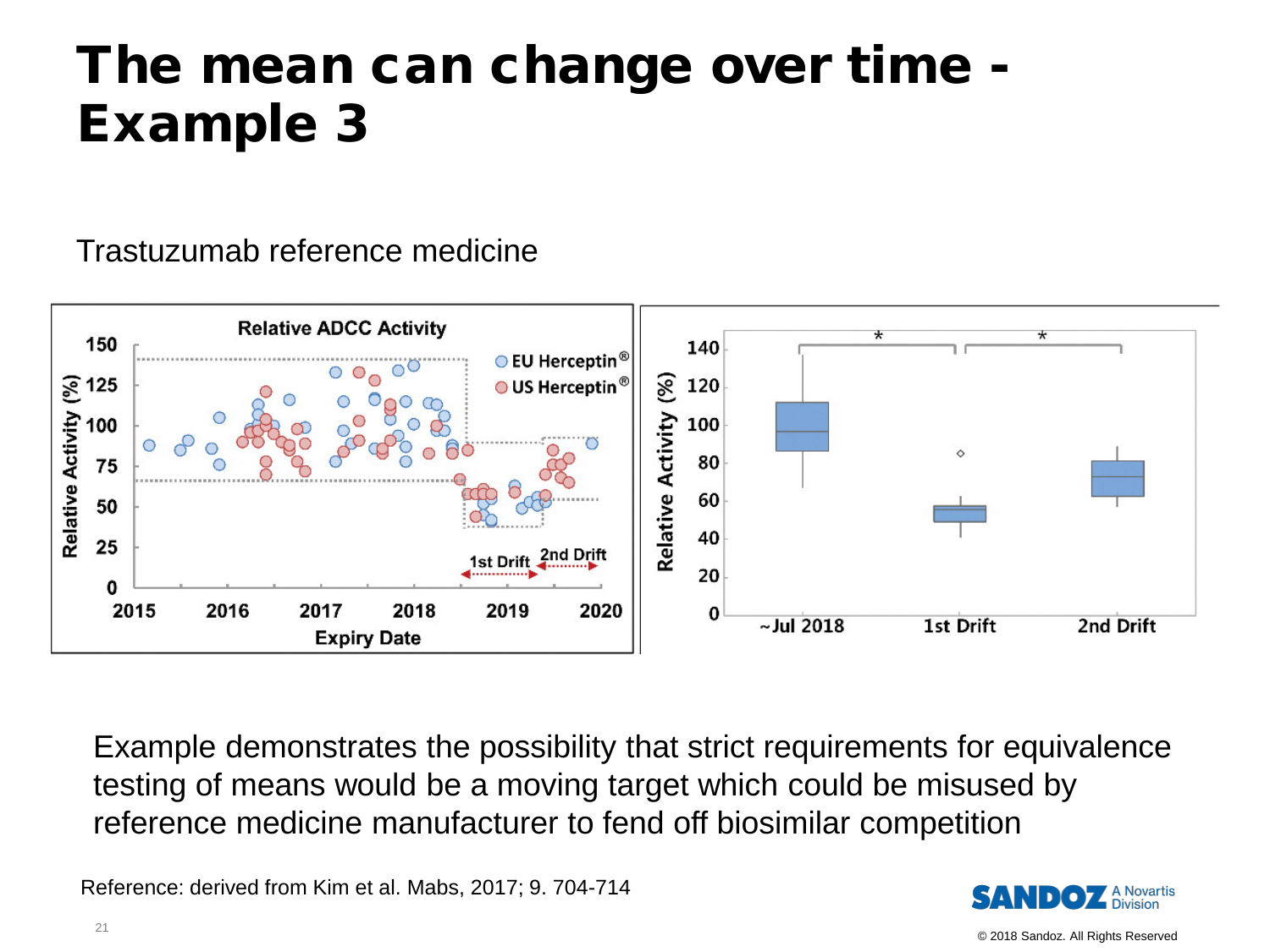# Role of statistical approaches for comparing quality attributes

- Every statistical approach requires prerequisites, i.e. statistical assumptions need to be met
- Equivalence testing for means is of limited value in biosimilar assessments
	- The mean can change over time
	- Strict requirements for equivalence of means bare the risk to falsely reject true biosimilars
- Statistics help to flag differences in quality attributes
- Minor differences in quality attributes can be acceptable if they are found to be clinically meaningless

Appropriate use of statistics may support comparability exercises but cannot serve to set pass/fail criteria for the regulatory conclusion of biosimilarity or comparability following a manufacturing change

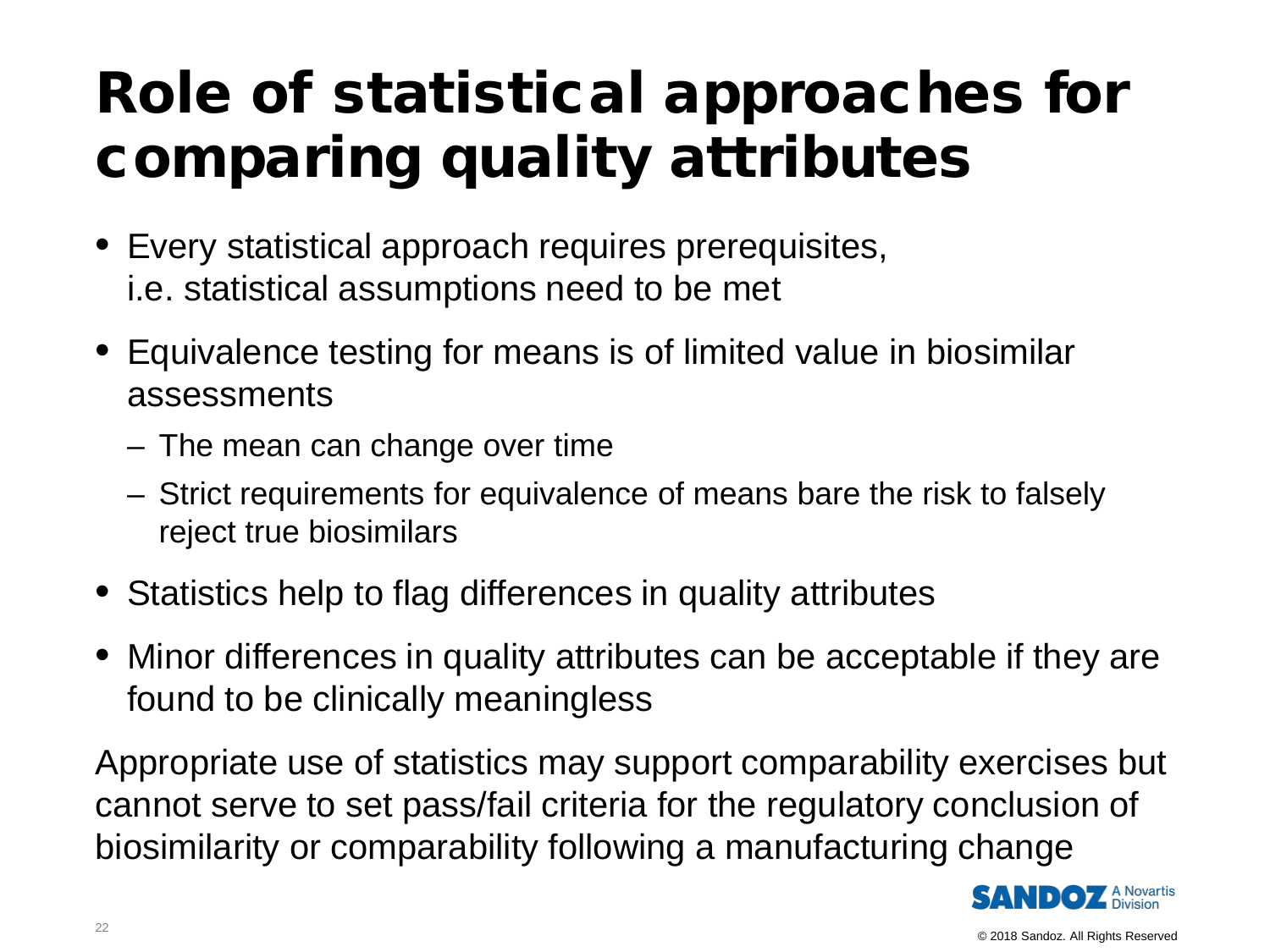# The way forward in biosimilar development

**Information gained**

**Clinical Efficacy/safety** Compare efficacy, safety including immunogenicity

**Pharmacokinetic Pharmacodynamics**

**Non-clinical**

**Analytics**

Compare PK, PD, Safety including immunogenicity

Compare physicochemical and functional characteristics (i.e. quality attributes)